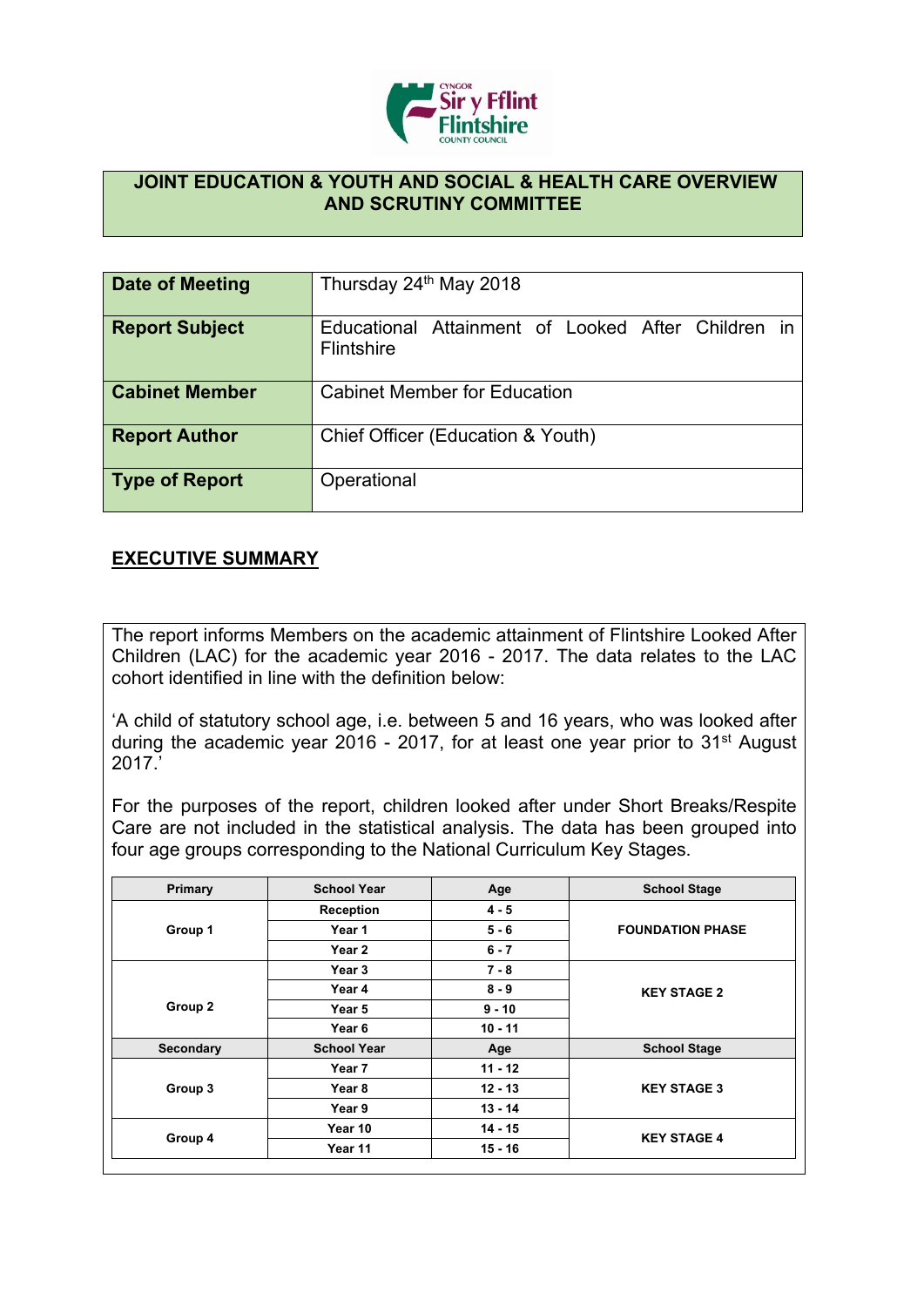| <b>RECOMMENDATIONS</b>                                                                                                                                              |
|---------------------------------------------------------------------------------------------------------------------------------------------------------------------|
| For Members to actively engage as Cooperate Parents for LAC, promoting<br>awareness and challenging provision within Flintshire educational settings.               |
| For Members to actively encourage all educational staff to promote the<br>educational welfare of LAC within Flintshire establishments at a 'whole<br>school level'. |

## **REPORT DETAILS**

| 1.00 | <b>EXPLAINING THE EDUCATIONAL ATTAINMENT OF LOOKED AFTER</b><br><b>CHILDREN IN FLINTSHIRE</b>                                                                                                                                                                                                                                                                                                                                                                                                                                                                                                                                                                                                                                                                                                          |    |
|------|--------------------------------------------------------------------------------------------------------------------------------------------------------------------------------------------------------------------------------------------------------------------------------------------------------------------------------------------------------------------------------------------------------------------------------------------------------------------------------------------------------------------------------------------------------------------------------------------------------------------------------------------------------------------------------------------------------------------------------------------------------------------------------------------------------|----|
| 1.01 | The LAC cohort within Flintshire is fairly stable in terms of overall annual<br>number (approx. 220) however, the individual circumstances and resulting<br>needs vary from year to year. The following table gives an overview of<br>numbers within each key stages for 2016-17 accounting for 170<br>individuals of statutory school age.                                                                                                                                                                                                                                                                                                                                                                                                                                                            |    |
|      | Group 1 - Foundation Phase                                                                                                                                                                                                                                                                                                                                                                                                                                                                                                                                                                                                                                                                                                                                                                             | 37 |
|      | Group 2 - Key Stage 2                                                                                                                                                                                                                                                                                                                                                                                                                                                                                                                                                                                                                                                                                                                                                                                  | 48 |
|      | Group 3 - Key Stage 3                                                                                                                                                                                                                                                                                                                                                                                                                                                                                                                                                                                                                                                                                                                                                                                  | 35 |
|      | Group 4 - Key Stage 4                                                                                                                                                                                                                                                                                                                                                                                                                                                                                                                                                                                                                                                                                                                                                                                  | 50 |
| 1.02 | As can be seen there is a fairly even spread across the key stages. The<br>Average age at becoming LAC in 2016 - 17 was 7 years.<br>The varying nature of the cohort means that the individuals access their<br>education through a range of educational settings and provision. Many of                                                                                                                                                                                                                                                                                                                                                                                                                                                                                                               |    |
|      | the children and young people have additional learning needs (ALN) and<br>require targeted support and intervention to enable them to engage with<br>the provision available to them. For the majority of children and young<br>people, this can be accessed within mainstream settings however, for a<br>small minority, specialist provision may be required to ensure their needs<br>are effectively met. The figures below show that in line with this, the<br>majority of Flintshire LAC attended mainstream provision with around 20%<br>of the cohort requiring specialist or small group provision. The majority of<br>placements are accessed within Flintshire however, 9% of pupils accessed<br>their education in other Welsh counties and a further 11% accessed<br>provision in England. |    |
|      | Type of provision accessed by Flintshire LAC 2016-17<br>79% Mainstream LA Maintained Schools<br>9%<br><b>Pupil Referral Units</b><br>10% Non-maintained day/residential school or hospital<br>2% Maintained Special School                                                                                                                                                                                                                                                                                                                                                                                                                                                                                                                                                                             |    |
|      | Further breakdown of the cohort indicates that 31% were identified as<br>having special educational needs (SEN) with approx. 12% of these having<br>a Statement of SEN; this is significantly higher than the average expected                                                                                                                                                                                                                                                                                                                                                                                                                                                                                                                                                                         |    |

a Statement of SEN; this is significantly higher than the average expected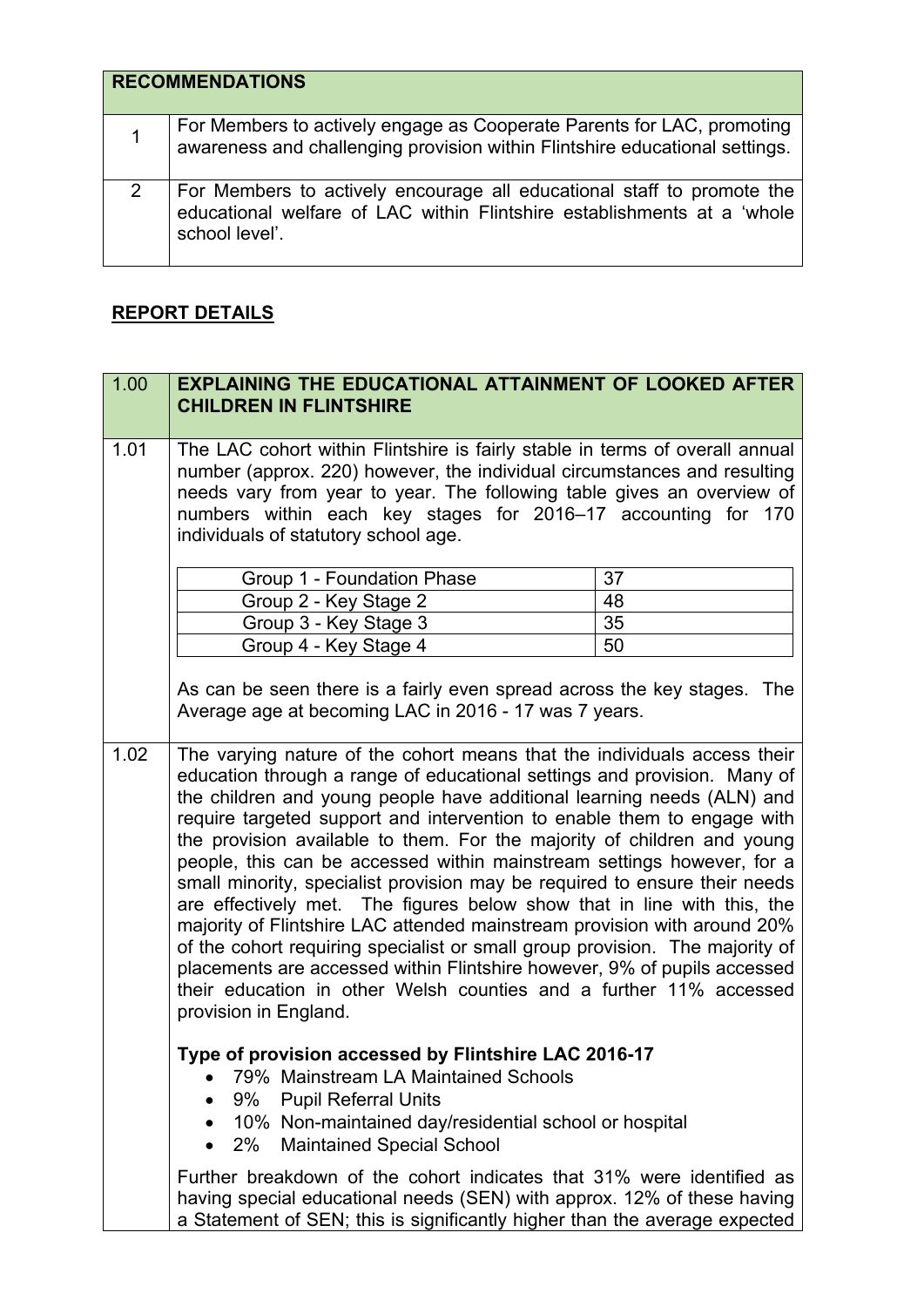|      | across the whole school population where typically 20% of children and<br>young people have SEN, only 2% of which would have a Statement.                                                                                                                                                                                                                                                                                                                 |
|------|-----------------------------------------------------------------------------------------------------------------------------------------------------------------------------------------------------------------------------------------------------------------------------------------------------------------------------------------------------------------------------------------------------------------------------------------------------------|
| 1.03 | <b>Learner Outcomes: Group 1 - Foundation Phase</b>                                                                                                                                                                                                                                                                                                                                                                                                       |
|      | There were 37 Foundation Phase pupils in the cohort, 12 of which were in<br>Year 2 and subject to the End of Key Stage Assessment which measures<br>progress against the following outcomes:<br>Personal and social development, well-being and cultural diversity<br>(PSD)<br>Language, literacy and communication skills - English (LCE) or<br>$\bullet$<br>Language, literacy and communication skills - Welsh (LCW)<br>Mathematical Development (MDT) |
|      | The general expectation is that the majority of Year 2 pupils will attain<br>Outcome 5 in each of these areas. To achieve the Foundation Phase<br>Indicator (FPI), the pupils must achieve Outcome 5 in all 3 areas. Of the<br>cohort of 12, 6 (50%) achieved the FPI. Of this group 3 (25%) had a<br>Statement of SEN.                                                                                                                                   |
| 1.04 | Learner Outcomes: Group 2 - Key Stage 2                                                                                                                                                                                                                                                                                                                                                                                                                   |
|      | Reports on attainment at Key Stage 2 (KS2)) are based on the national<br>baseline Core Subject Indicator (CSI). To achieve the Core Subject<br>Indicator at KS2 the learner must gain a level 4 assessment in all Core<br>Subjects, i.e. Maths, Science and English (or Welsh).<br>In 2016-17 there were 48 learners within KS2, 11 of which were subject to                                                                                              |
|      | the End of Key Stage assessment at the end of Year 6. Of the 11, 4 (36%)<br>achieved the CSI. Of this group, 82% were identified as having SEN with<br>27% of these having a Statement of SEN.                                                                                                                                                                                                                                                            |
| 1.05 | Learner Outcomes: Group 3 – Key Stage 3                                                                                                                                                                                                                                                                                                                                                                                                                   |
|      | To achieve the Core Subject Indicator at Key Stage 3 (KS3) the learner<br>must gain a level 5 assessment in all Core Subjects, i.e. Maths, Science<br>and English (or Welsh). In 2016 - 17 there were 35 learners within KS3, 5<br>of which were subject to the end of key stage assessment at the end of<br>Year 9, all of which (100%) achieved the CSI. None of the pupils were<br>identified as having SEN.                                           |
| 1.06 | Learner Outcomes: Group 4 - Key Stage 4                                                                                                                                                                                                                                                                                                                                                                                                                   |
|      | Pupils at Key Stage 4 (KS4) are measured against a number of outcomes<br>including Level 1 threshold (5 GCSEs, grade A*-G), Level 2 Threshold (5<br>GCSEs, grade A*-C) and Level 2 plus (5 GCSEs A*-C inclusive of Maths<br>and English/Welsh).                                                                                                                                                                                                           |
|      | In 2016 - 17 there were 50 learners within KS4, 15 of which were subject<br>to assessment at the end of Year 11. Of the 15, only 14 underwent formal<br>assessment, with 50% achieving a formally recognised qualification, 1<br>pupil achieving the Level 1 threshold and none of the cohort achieving<br>Level 2 or Level 2 plus. For this group 26% were identified as having<br>SEN, with 7% having a Statement of SEN.                               |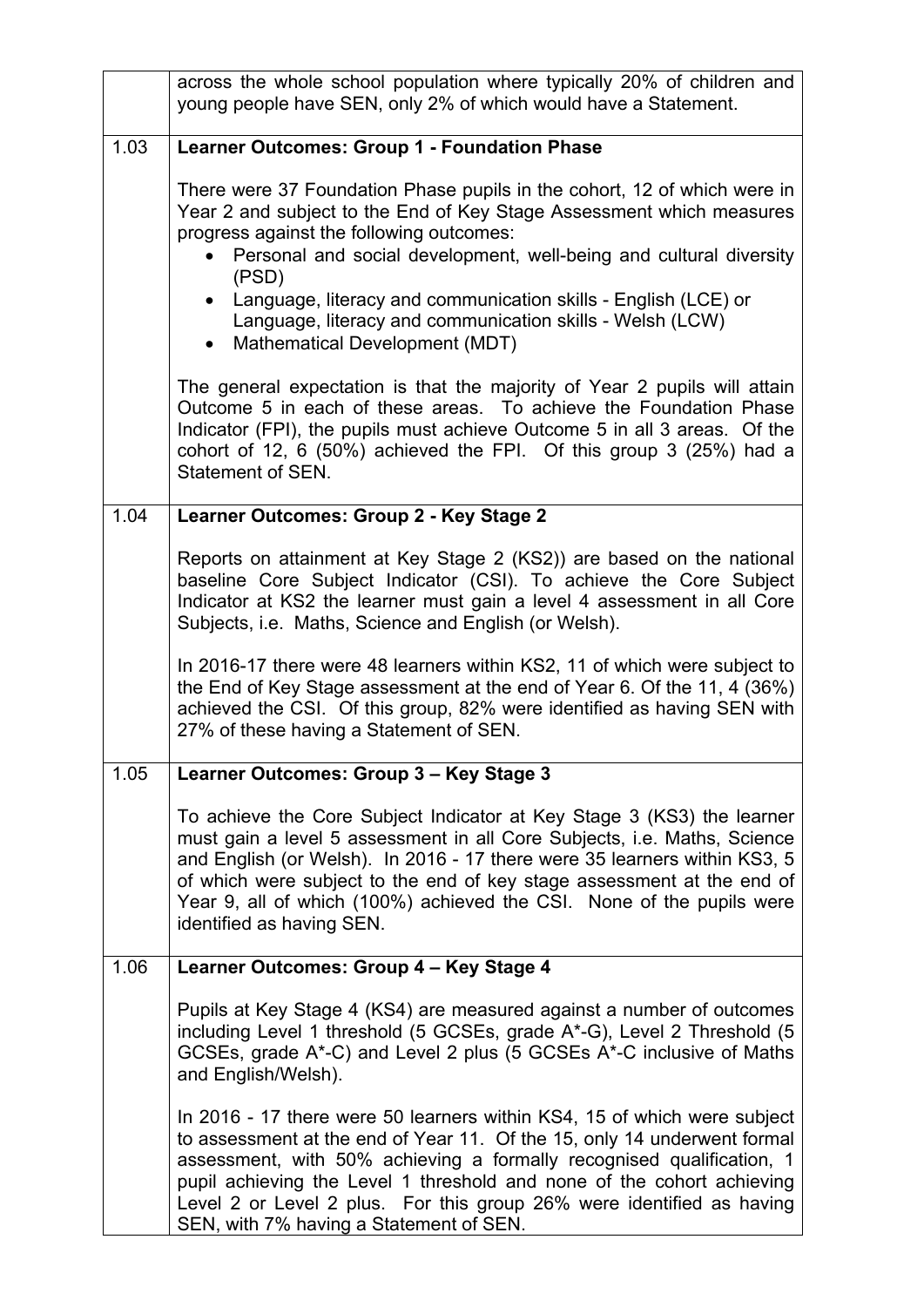|      | Whilst the overall outcomes do not appear to be positive for this particular<br>cohort, it is pleasing to note that of the 15 individuals, 13 of the 15 have<br>overcome the factors affecting their success and have re-engaged in<br>education to improve their outcomes and future prospects.                                                                                                                                                                                                                                                                                                                                                                                                                                                                                      |
|------|---------------------------------------------------------------------------------------------------------------------------------------------------------------------------------------------------------------------------------------------------------------------------------------------------------------------------------------------------------------------------------------------------------------------------------------------------------------------------------------------------------------------------------------------------------------------------------------------------------------------------------------------------------------------------------------------------------------------------------------------------------------------------------------|
| 1.07 | <b>Outcomes Summary</b><br>It is clear that the levels of SEN impact on the outcomes achieved by                                                                                                                                                                                                                                                                                                                                                                                                                                                                                                                                                                                                                                                                                      |
|      | Flintshire LAC, this was particularly evident at KS3 where 100% of the<br>cohort successfully achieved the expected outcome. It is important to note<br>that as well having SEN, many of the pupils across the key stages have<br>experienced significant levels of trauma which often translates into a range<br>of difficulties resulting in inconsistent behaviours, dysregulated relationship<br>and trust issues, which impact on their ability to form solid foundations<br>within school settings with staff, teachers and/or peers. For this cohort, the<br>outcomes were also significantly impacted on by a range of factors such<br>as repeated placement breakdowns, pregnancy, mental health issues,<br>experience of child sexual exploitation and custodial sentences. |
| 1.08 | <b>Attendance Rates</b>                                                                                                                                                                                                                                                                                                                                                                                                                                                                                                                                                                                                                                                                                                                                                               |
|      | Attendance for primary aged LAC was 92.95% and 84.02% for secondary.<br>Whilst below the Local Authority averages of 94.8% and 93.9%<br>respectively, the levels compare well given the very small LAC cohorts in<br>each sector.                                                                                                                                                                                                                                                                                                                                                                                                                                                                                                                                                     |
| 1.09 | <b>Exclusion Rates</b>                                                                                                                                                                                                                                                                                                                                                                                                                                                                                                                                                                                                                                                                                                                                                                |
|      | There were no permanent exclusions of LAC for 2016-17. During the year,<br>there were 17 fixed-term exclusions, 6 within the Primary Sector, 11 within<br>the Secondary Sector which resulted in a loss of 39 school days. The<br>main reasons for exclusion were physical aggression towards staff or<br>pupils. In all cases, preventative intervention strategies were discussed<br>with the individual, school, LACE coordinator and Social Worker to prevent<br>recurrence and escalation. All schools concerned were supportive at these<br>times, demonstrating their ongoing objective to implement their roles as<br>corporate parents.                                                                                                                                      |
| 1.10 | <b>LAC Educational Support, Provision and Coordination</b>                                                                                                                                                                                                                                                                                                                                                                                                                                                                                                                                                                                                                                                                                                                            |
|      | The education of looked after children is a high priority in Flintshire and<br>many initiatives have been instigated to improve the outcomes for this<br>group of vulnerable learners.                                                                                                                                                                                                                                                                                                                                                                                                                                                                                                                                                                                                |
|      | The LAC Strategic Planning Group comprising of a range of professionals<br>who oversee the education of LAC, meet every 6 weeks. Members<br>include representation from the Behaviour Support Service, Primary and<br>Secondary schools, Children's Services, Pupil Referral Units, Education<br>Service, Education Psychology Service and Independent<br>Welfare<br>Reviewing Officers along with the LAC Education Co-ordinator. All areas<br>of LAC education and welfare are discussed with the aim of improving<br>services and influencing policy and procedure. This group has been<br>acknowledged as a model of good practice by Welsh Government, GwE<br>and external auditors. The new Participation Officer for Social Services                                           |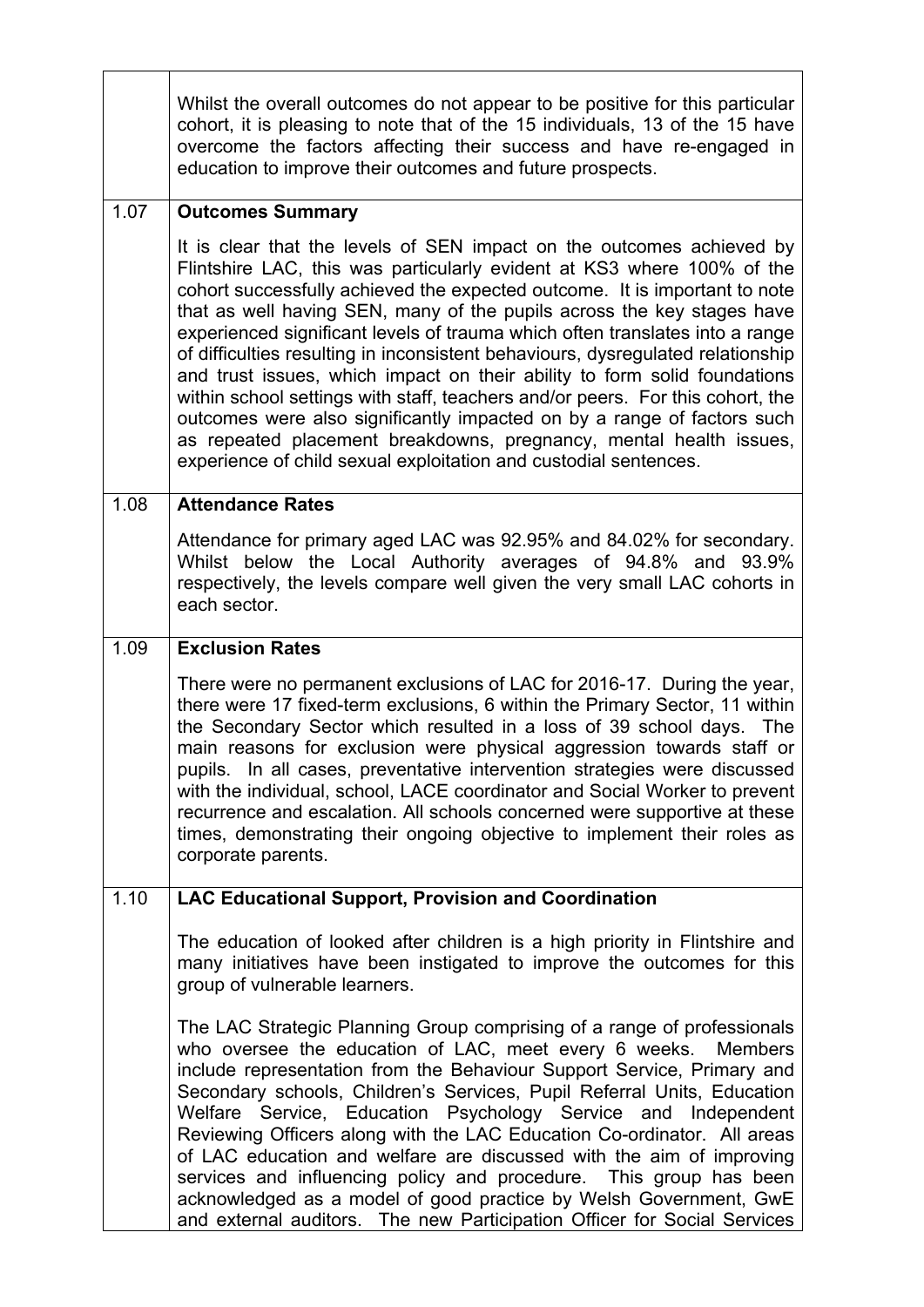will be invited to join the group, ensuring that the voice of the child is conveyed to the forum.

The Strategic Planning Group holds the remit to develop plans for use of the LAC Pupil Development Grant in line with the regional funding model set by Welsh Government in 2015-16. GwE has a lead role in supporting a regional policy approach. The Flintshire LACE Coordinator is a member of the National and Regional groups, disseminating all relevant information to schools and other professionals as and when required.

Training has been identified as a key priority for all Flintshire staff who support LAC learners. Specific training has been provided to 21 key representatives from schools and the Local Authority by 'Touchbase Training' via the University of Brighton; Louise Bomber is nationally recognised in the training of professionals in 'Attachment Theory' and associated best practice. All candidates were offered 15 weeks training at Level 6 to become 'Attachment Leads' within their schools and cluster groups, with a view to sharing and developing good practice across the authority. Flintshire was the first authority in Wales to train staff to level 6 and this has resulted in greater awareness and understanding across schools as a result. A network has been established to disseminate information and share effective practice.

On-going workshops and networking events continue to 'up-skill' staff and develop awareness to all school staff of the needs of children who have difficulties in making positive relationships due to past distress. Child Mental Health and Trauma is a key area of focus which has been identified by Flintshire staff, with the aim to better understand the need of the child and better support the staff who engage with them.

The Pupil Development Grant (PDG) for 2016-17 was allocated to the following areas:

- Play Therapy
- Breathing Space Training (Mindfulness MSBR) for staff to encourage pupils to relax and engage with learning.
- Unearthing Training and resources for all Flintshire Schools
- Residential Trips
- Equine Residential Summer School
- Braveheart Training
- Sensory Room / Nurture Room Resources
- Pets as Therapy (reading dogs)
- Talk About Therapy
- Art Therapy workshops
- Gardening resources and equipment sensory garden
- Wrexham FC Literacy project
- Science workshops
- Attachment friendly resources and books
- Music Lessons
- Lego Therapy
- Numicon Resources
- Forest School
- After school 1:1 tuition for Key Stage 3 & 4 learners in core subjects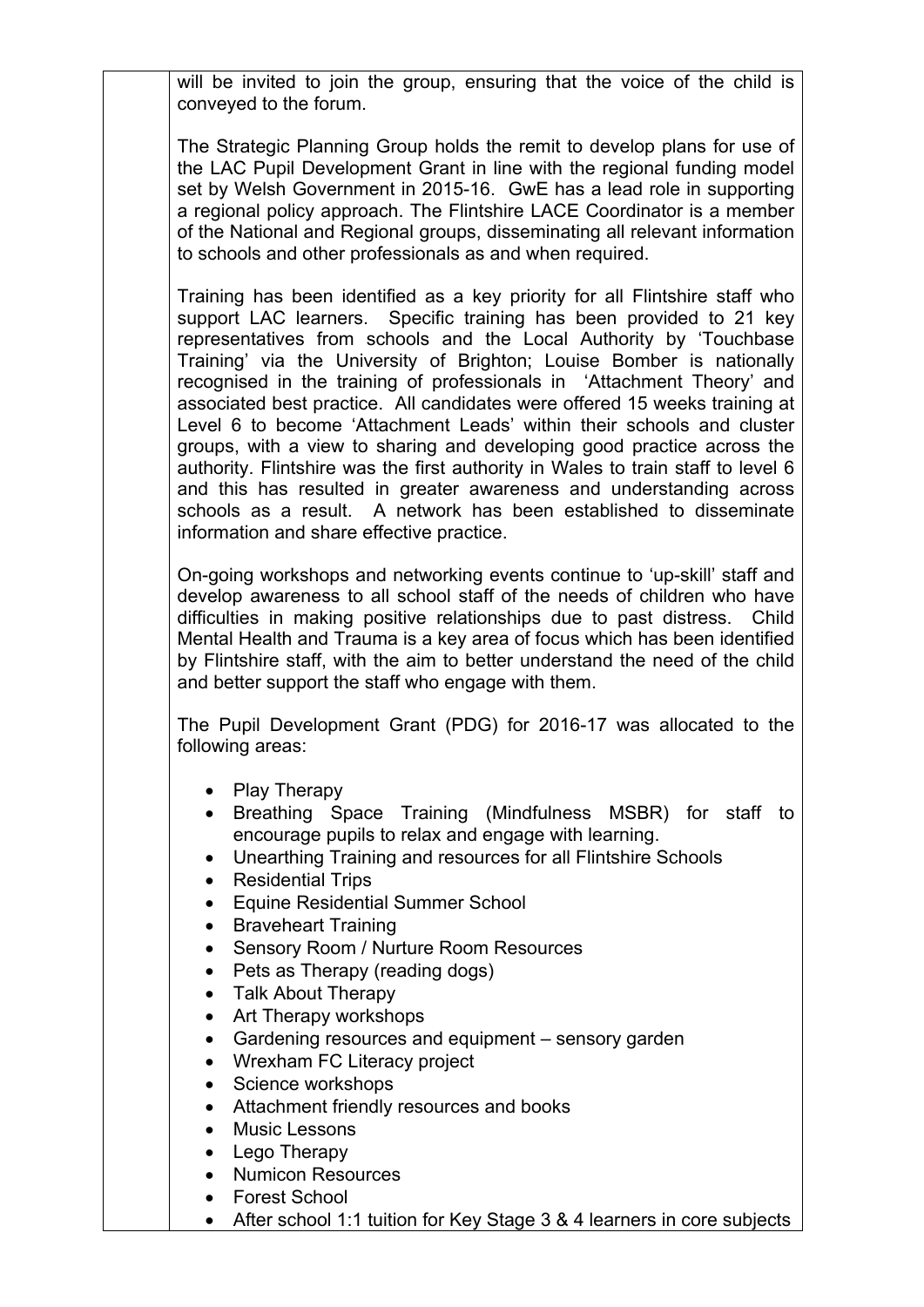| • Access to 1:1 in class support to maintain engagement<br>Support to access After School Clubs, Breakfast Clubs and other<br>extra-curricular activities                                                                                                                                                                                                                                                                                                                                                                   |
|-----------------------------------------------------------------------------------------------------------------------------------------------------------------------------------------------------------------------------------------------------------------------------------------------------------------------------------------------------------------------------------------------------------------------------------------------------------------------------------------------------------------------------|
| Literacy and phonics, language / communication aids and<br>programmes                                                                                                                                                                                                                                                                                                                                                                                                                                                       |
| • Study packs for exams, coursework & specialist text books<br>35 laptops and licences issued                                                                                                                                                                                                                                                                                                                                                                                                                               |
| Specialist software packages to assist learning                                                                                                                                                                                                                                                                                                                                                                                                                                                                             |
| Higher education bursary £2000 for care leavers entering university<br>Additional Teaching Assistant and Teacher support<br>$\bullet$                                                                                                                                                                                                                                                                                                                                                                                       |
| • Purchase of IPads and relevant software                                                                                                                                                                                                                                                                                                                                                                                                                                                                                   |
| • Letter Box Club (literacy and numeracy materials) resources                                                                                                                                                                                                                                                                                                                                                                                                                                                               |
| The Flintshire LAC Education Co-ordinator has focused on strengthening<br>the links between Children's Services and Education Inclusion Service<br>staff to support better outcomes for LAC. Communication between both<br>services has improved and a greater awareness of the educational<br>procedures has been shared as has knowledge of how schools can<br>support their LAC learners via the LAC PDG.                                                                                                                |
| Communication and interaction with a wider range of interventions such as<br>Curriculum enrichment opportunities and personalised support through the<br>European funding stream, TRAC, has also supported a reduction in the<br>number of LAC learners who become NEET (Not in Education<br>Employment or Training) as individual cases are identified in a timely<br>manner resulting in referrals to appropriate partners/providers.<br>Of the<br>2016-17 cohort, 2 individuals were classed as NEET on the census date. |
|                                                                                                                                                                                                                                                                                                                                                                                                                                                                                                                             |

| 2.00 | <b>RESOURCE IMPLICATIONS</b>                                                                                                                                                                                                                                                                                                                                            |
|------|-------------------------------------------------------------------------------------------------------------------------------------------------------------------------------------------------------------------------------------------------------------------------------------------------------------------------------------------------------------------------|
| 2.01 | The PDG offers additional funding to schools and LAs to supplement and<br>enhance the provision for LAC. A key role of the LAC Education<br>Coordinator and the Strategic Planning Group is to ensure that schools<br>maximise the use and impact of this at a time of financial pressure, with a<br>view to reducing the need for non-maintained specialist provision. |

| 3.00                 | <b>CONSULTATIONS REQUIRED / CARRIED OUT</b> |
|----------------------|---------------------------------------------|
| $^{\backprime}$ 3.01 | None required.                              |

| 4.00 | <b>RISK MANAGEMENT</b>                                                                                                                                                                                                         |
|------|--------------------------------------------------------------------------------------------------------------------------------------------------------------------------------------------------------------------------------|
| 4.01 | The risks associated with the effective use and allocation of the PDG are<br>managed through the Strategic Planning Group in partnership with GwE.                                                                             |
|      | Expenditure on specialist non-maintained 'Out of County' provision<br>constitutes an ongoing financial risk to the both the Education & Youth and<br>Social Services Portfolios. This is subject to ongoing review through the |